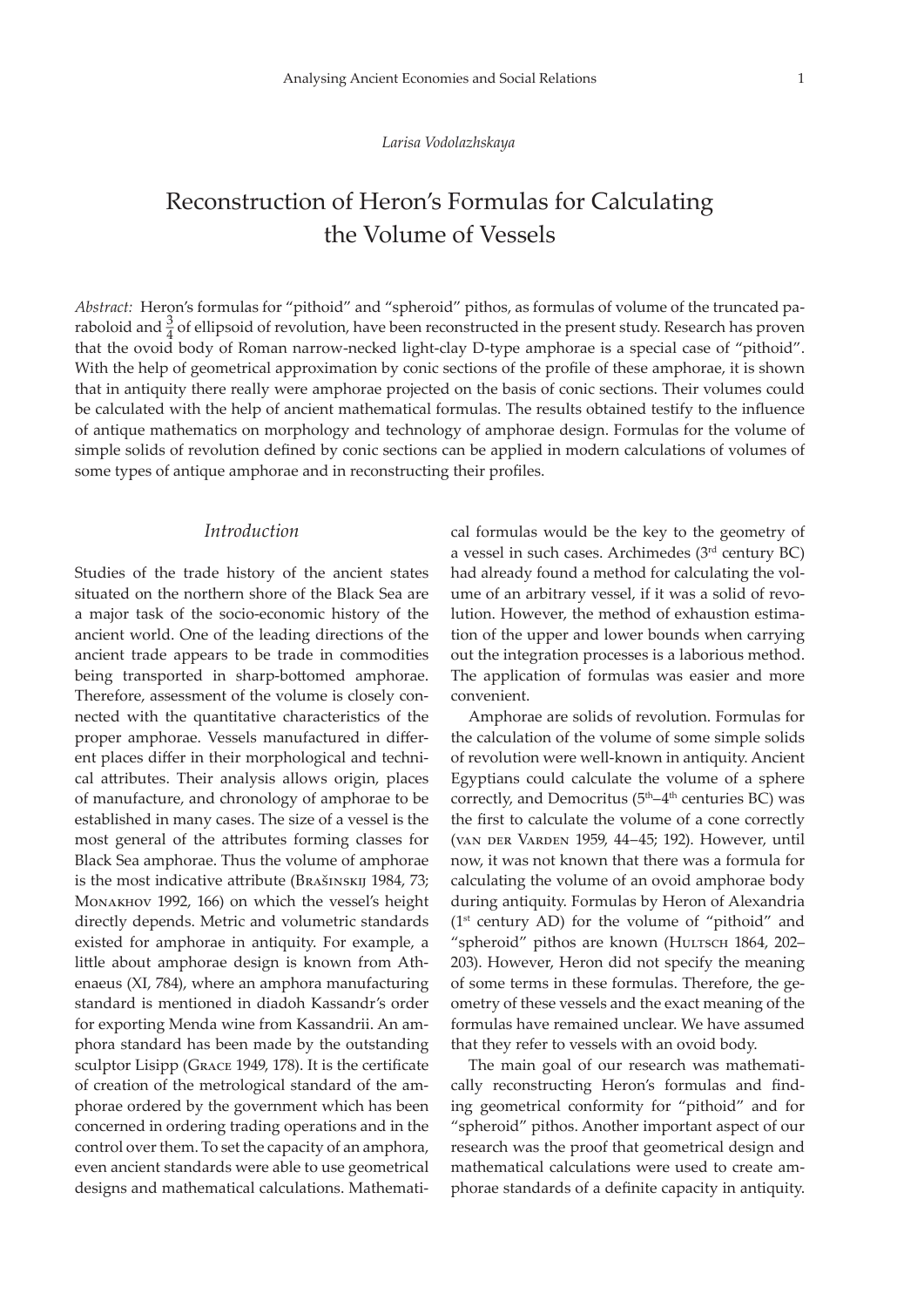

Fig. 1.

A mathematical model was constructed and volumes of 3rd-century AD Roman light-clay narrow-necked amphorae of D-type from Tanais have been used to test the reconstructed formula for the "pithoid" pithos and to provide preliminary proof of amphorae design. The standard size of the amphorae and a large quantity of intact specimens allowed a statistically reliable investigation to be carried out *(Fig. 1)*.

Our method consisted of geometric approximation of the inner contour of an amphora profile by second degree polynomials. We have determined a mathematical model for light-clay narrow-necked amphorae as a compound solid of revolution, composed of three simple solids of revolution defined by second degree polynomials describing conic sections.

# *Reconstruction of Heron's Formulas*

# **Reconstruction of Heron's Formula for the "Pithoid" Volume**

Heron of Alexandria's (1<sup>st</sup> century AD) formula for calculating the "pithoid" volume  $V_{Heron\_pit}$  (HULTSCH 1864, 202; Heiberg 1976, 98–101) is:

$$
V_{Heron\_pit} = \frac{11}{14} \cdot \left(\frac{d_{\text{max}} + d_{\text{min}}}{2}\right)^2 \cdot H
$$
 (1)

M. Lang first suggested applying this formula to calculations in the 1950s. She attempted to prove (Lang 1952, 18) that height H, maximal  $d_{\text{max}}$  and minimal *d*<sub>min</sub> "pithoid" diameters are specified in an ancient inscription and the volume of a vessel can be calculated using Heron's formula with their help. The Russian researcher I. B. Brašinsky later assumed

that Heron's formula for "pithoid" could be used to calculate the volumes of some types of sharply ground amphorae too (Brašinsky 1984, 72–74). He offered the following interpretation for the parameters in Heron's formula:  $d_{\text{max}}$  – maximal diameter of amphora body, and  $d_{\min}$  – diameter of amphora neck (mouth); H – amphora height. However, the physical meaning of the formula has remained obscure because the shape of the amphora type called "pithoid" remained unclear. The Russian researcher S. J. Monakhov suggested updating Heron's formula for "pithoid" (Monakhov 1986, 106– 114). He attempted to explain the physical meaning of Heron's formula as the volume of the cylinder. For such a cylinder, the diameter of the base is equal to the average of the internal diameter of the neck  $d_{\min}$  and the maximal internal diameter  $d_{\max}$  and the height of the cylinder is equivalent to amphora height H.

Neither researcher specified a geometrical equivalent of the pithoid form.

A pithos is by definition a large clay vessel whose basic part has an ovoid form. Heron introcuced the new term "pithoid" instead of the widelyused "pithos", which means a definite type of the vessel. When "pithoid" is used, it can be assumed that one means the calculation of ovoid part of the body.

In our opinion, a parabola describes the conic section of an ovoid adequately. The solid of revolution created by a parabola was first described by Archimedes. He determined formulas for calculating the volume of a "conoid" (paraboloid of revolution) and a "spheroid" (ellipsoid of revolution: a spheroid is a special case of ellipsoid in modern mathematics) (ARCHIMEDES 1962, 168; 170; 508). Archimedes' paraboloid volume of revolution segment is expressed by the formula:

$$
V_{\text{par}} = \frac{1}{2} \pi \cdot r^2 \cdot H = \frac{1}{8} \pi \cdot d^2 \cdot H \tag{2}
$$

However, two diameters are present in Heron's formula for "pithoid": maximal and minimal. We have assumed that the formula describes the truncated paraboloid of revolution. The formula for its volume is:

$$
V_{trunc\_par} = \frac{\pi}{4} \cdot \frac{d_{\text{max}}^2 + d_{\text{min}}^2}{2} \cdot H \approx \frac{11}{14} \cdot \frac{d_{\text{max}}^2 + d_{\text{min}}^2}{2} \cdot H \tag{3}
$$

The formula for the volume of the truncated paraboloid almost coincides with Heron's formula for "pithoid". Probably, the formula for "pithoid" was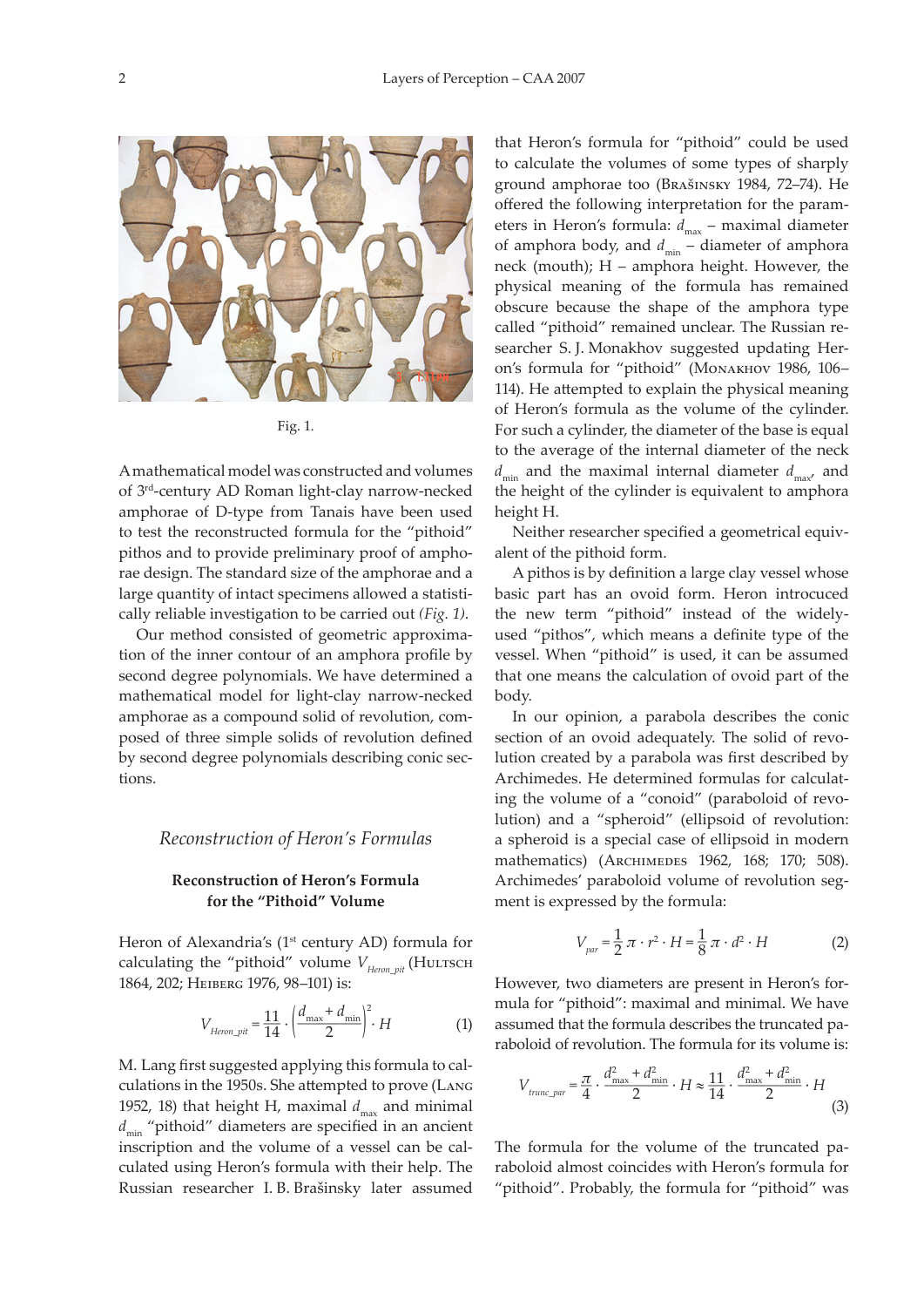corrupted before reaching Heron, or has been corrupted since. If it is the same formula, we can interpret the physical meaning of Heron's formula for "pithoid" as the volume of the truncated paraboloid, in which case the term "pithoid" amphora should be applied to amphorae with paraboloid bodies.

# **Reconstruction of Heron's Formula for the Volume of "Spheroid" Pithos**

Heron's formula for "spheroid" pithos (HULTSCH 1864, 203; Heiberg 1976, 100–101) has an obvious error, it is a second degree polynomial, though a third degree polynomial is expected for volumetric calculations:

$$
V_{Heron\_sph} = \frac{11}{21} \left( \frac{3}{2} d + H \right)^2
$$
 (4)

It is improbable that Heron applied an obviously erroneous formula in the 1<sup>st</sup> century AD, after the fundamental works of Archimedes on the calculation of volumes of various solids of revolution. This mistake most likely arose when the manuscript was later copied. The formula for the volume of an ellipsoid of revolution was deduced by Archimedes. He termed an ellipse a "spheroid". In modern notation, the formula of ellipsoid volume is:

$$
V_{ell} = \frac{4}{3} \pi \cdot r^2 \cdot h = \frac{\pi}{3} d^2 \cdot h = \frac{\pi}{6} d^2 \cdot H
$$
 (5)

where *r* is the minor ellipsoid semiaxis, *h* the major ellipsoid semiaxis, *d* the minor ellipsoid axis, and *H* the major ellipsoid axis.

If it is assumed that Heron's "spheroid" pithos represents not a whole ellipsoid, but  $\frac{3}{4}$  of its volume – i.e. a truncated ellipsoid – then the formula will be as follows:

$$
V_{\text{tranc\_ell}} = \frac{3}{4} \cdot V_{\text{ell}} = \frac{\pi}{6} \cdot \frac{3}{2} d^2 \cdot h = \frac{11}{21} \left( \frac{3}{2} d^2 \cdot h \right) \tag{6}
$$

This formula is very similar to Heron's formula for "spheroid" pithos (4). Therefore it is quite possible that it is the same formula, but it has been passed down corrupted, whether intentionally or otherwise. If it really is the same formula, it is possible to interpret Heron's formula for "spheroid" pithos as  $\frac{3}{4}$  ellipsoid volume.

#### **The Question of Authorship of Heron's Formulas**

Heron's Alexandrian works are a collection of formulas with problems in their application in many respects.

He did not give proofs of his formulas. Some of Heron's numerical examples are still found in cuneiform texts. His best-known formula (that of the definition of the area of a triangle) goes back to the greatest scientist of antiquity, Archimedes. The central themes of Archimedes' mathematical works were the analysis of volumes and the areas of various surfaces. Archimedes calculated the volume of a sphere and of a spherical segment, and also the volume of ellipsoids and paraboloids of revolution (ARCHIMEDES 1962). There were other scientists in antiquity who studied conic sections before Archimedes. Concepts of conic sections first appeared in the works of the Greek mathematician Menaechmus ( $4<sup>th</sup>$  century BC). Aristaeus the Elder, a senior contemporary of Euclid, wrote "Five Books Concerning Solid Loci" about conic sections. In ancient mathematics, "solid loci" were the conic sections arising from the intersection of the surface of a circular cone by a plane. Antique mathematics defined conic sections as the result of intersecting a circular conical surface with a plane. Planes were perpendicular to one of their rectilinear generatrix. The parabola is a section of a cylinder the ellipse a section of an acute-angled cone, and one of the two branches of a hyperbola is a section of an obtuseangled cone. Archimedes used the same names for conic sections. Archimedes considered the surfaces formed by rotation of an ellipse, a parabola and a hyperbola around their axes of symmetry. The first of these surfaces Archimedes named "spheroid", i.e. similar to the sphere, the second and third, "conoids", i.e. similar to a cone. He named the surface of rotation of the section of a cylinder "rectangular conoid", and the surface of rotation of section of an obtuse-angled cone "obtuse-angled conoid". In modern mathematics, Archimedes's rectangular conoids are known as paraboloids of revolution, and his obtuse-angled conoids are cavities of doublecavity hyperboloids of revolution. Archimedes calculated the volumes of some segments of conoids and spheroids in his "On Conoids and Spheroids" (Archimedes 1962, 168; 170; 508). All his formulae were proved by mathematical arguments and coincide with the modern formulae.

The other great scientist of antiquity, Apollonius of Perga (3rd–2nd centuries AD), was engaged in conic sections after Archimedes and before Heron. Apollonius coined the terms still used today: "hyperbola", "parabola", "ellipse" (ROZENFELD 2004, 18–20). Apollonius developed methods of antique mathematics in the field of conic sections consider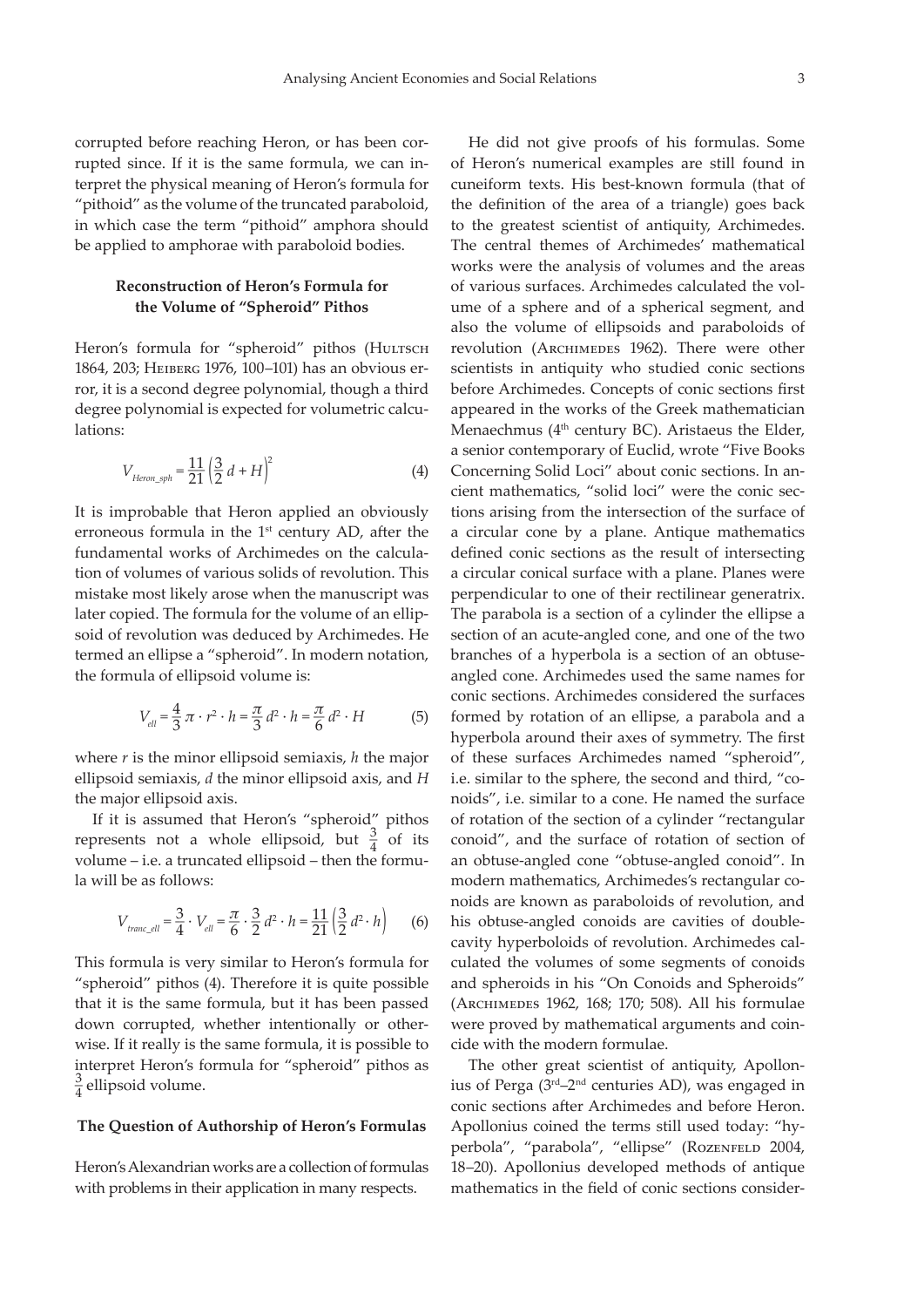ably; however, he did not calculate volumes of solids of revolution directly. It is most probable that the formula for the volume of a "pithoid" as truncated paraboloid was deduced by Archimedes, and then borrowed by Heron. However, corresponding manuscripts by Archimedes have not yet been discovered, although his last work, "On Floating Bodies", considers segments of a paraboloid of revolution directly.

# *Mathematical Model of the Narrow-necked Light-clay D-type Amphorae*

We have chosen light-clay narrow-necked amphorae of D-type from Tanais from the 3rd century AD *(Fig. 2)* to test our hypothesis that ancient craftsmen could use geometrical and mathematical calculations to create amphorae for a given capacity. The amphorae have an ovoid body and represent one of the most widespread types of vessels among lightclay narrow-necked amphorae in the area of the Northern Black Sea coast. Many scientists believe that these amphorae were basically used for transportation and storage. A large quantity of these vessels was discovered in Tanais complexes which were lost in a fire in the middle of the 3<sup>rd</sup> century AD. The large number of intact copies and their standard form has allowed statistically authentic research to be carried out.

It is impossible to measure the volume of the damaged vessels precisely, and the proportion of undamaged vessels is low. Therefore, scientists have developed ways to calculate the volume of amphorae as solids of revolution. Their capacity can be computed from drawings of the pottery profiles, provided the profiles are complete and the drawings represent vessels with interiors that are surfaces of revolution (Louise / Dunbar 1995). The method is based on the observation that a three-dimensional vessel can be reconstructed from its profile by revolving it around the axis of rotation. Several mathematical appoaches are available to describe a profile curve. The profile is completely specified when any of the following representation functions is known, where *s* is the arc length measured along the profile; *x*(*s*) the сartesian distance of the point *s* on the profile from the axis of rotation of the vessel (WILCOCK / SHENnan 1975b, 17–31; Wilcock / Shennan 1975a); *θ*(*s*) the angle of the tangent at the point *s* on the profile measured relative to the *x*-axis (LEESE / MAIN 1983, 171–180; Main 1986); and *κ*(*s*) the curvature at



Fig. 2.

the point *s* on the profile (LEYMARIE / LEVINE 1988; Mokhtarian / Bober 2003). To obtain the mathematical expression of a curve approximating the profile it is also possible to use the computer program Maple. This allows the method of the least squares polynomial approximant of the data to be used (Govoruhin / Tsibulin 2001, 219). Thus for each amphora, the function is constructed in such a way that the polynomial function and the profile line coincide approximately. On the basis of these profile functions, it is possible to obtain volumes of vessels as figures of rotation from the formula (Karasik / Smilansky 2006):

$$
V = \pi \int_{0}^{f} [r(s)]^2 \frac{dy}{ds} ds
$$
 (7)

Several improvements of this formula were used by different researchers to calculate the volume of various vessels and solids of revolution independently (Gray 1997, 457-480; Govoruhin / Tsibulin 2001, 88). But we are interested in the conic sections of Archimedes. Therefore, we have chosen a method of geometrical approximation by second degree polynomials of the inner contour of the amphora profile. Our method is related to methods for analyzing vessels solely on measurable attributes (ORTON 1980; WHALLON / BROWN 1982).

Being responsible for the volume, the containing part of the typical narrow-necked light-clay D-type amphora, like most of the sharp-bottomed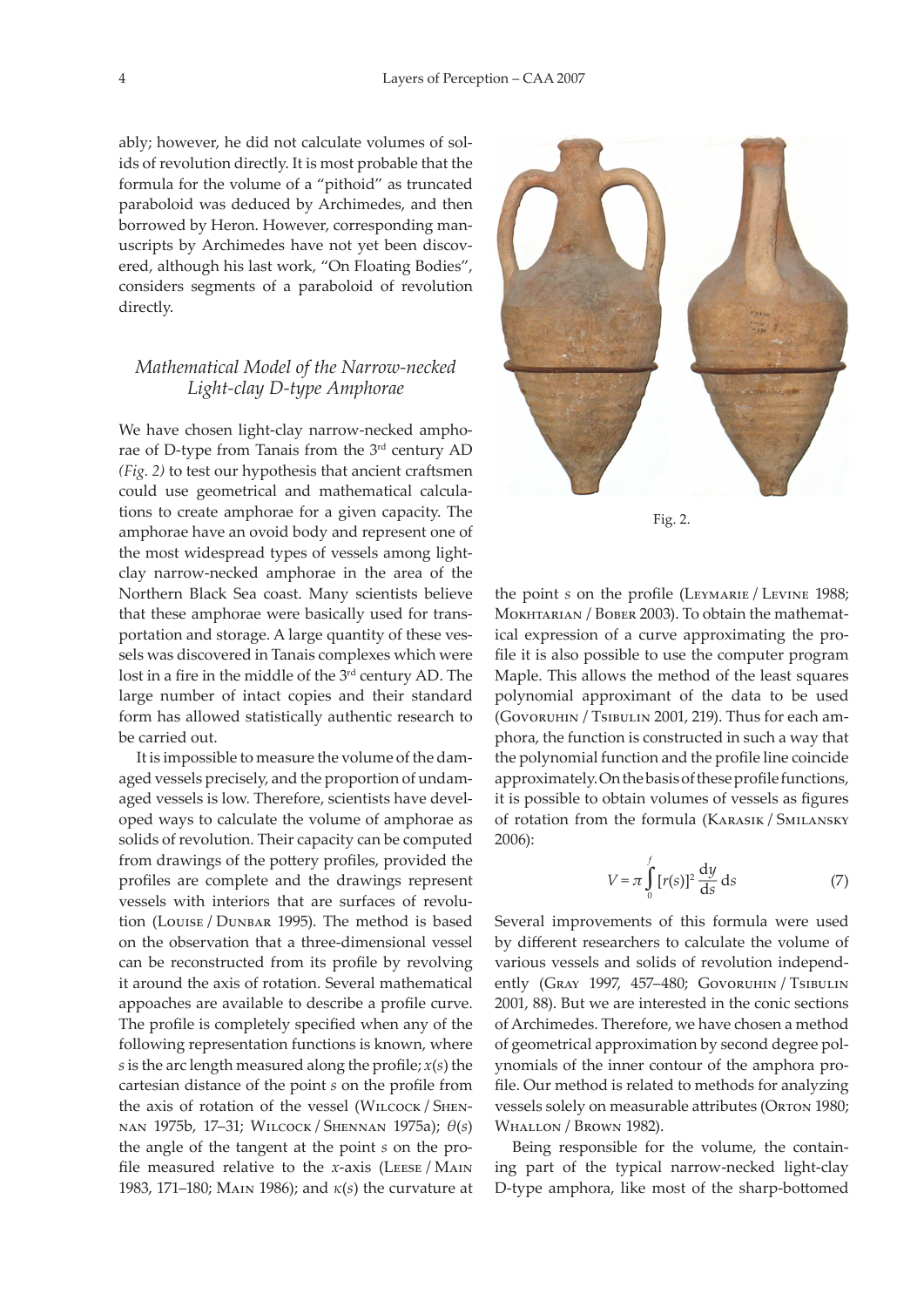amphorae, is structurally composed of three segments: body, shoulders, and neck. In the context of the proposed mathematical model, the boundaries of the solids of revolution were brought to conformity with the boundaries of these constructional segments of the amphora. For each of the structural segments a curve was constructed which describes a conic section, already studied by Archimedes: parabola, ellipse, and hyperbola. The parabola proved to correspond most accurately to the profile of the ovoid body of the narrow-necked light-clay D-type amphorae, i.e. the parabola approximates the body profile, and the body itself shows a correlation with a paraboloid of revolution. However, inside the body of the narrow-necked light-clay amphorae there is as a rule a small flat bottom. Therefore, not only the paraboloid of revolution but also the truncated paraboloid was brought to conformity with the body. The equation for the parabola approximating the segment of the body is (8). The ellipse corresponds most accurately to the profile of the shoulders of the narrow-necked light-clay D-type amphorae, while half of the truncated ellipsoid of revolution conforms to the shoulders. The equation for the ellipse approximating the segment of the shoulders is (9). The profile of the neck is most accurately approximated by a parabola; however, the corresponding solid of revolution is not a classical paraboloid, since the axis of revolution of the body does not coincide with the axis of symmetry, but rather, the axis is on the outer side. The equation of the parabola approximating the segment of the neck is (10).

$$
y = \frac{H}{(R^2 - r^2)} \cdot (x^2 - r^2)
$$
 (8)

$$
y = H + h_1 \cdot \sqrt{\frac{R^2 - x^2}{R^2 - r_1^2}}
$$
 (9)

$$
y = H + h_1 + h_2 \cdot \left(\frac{x - r_1}{r_2 - r_1}\right)^2 \tag{10}
$$

where *R* – inner radius of the widest part of the body;  $r$  – inner radius of the bottom of the body;  $r_1$  – inner radius of the lower part of the neck;  $r<sub>2</sub>$  – inner radius of the upper part of the neck (at the level top of handles attachment); *H* – inner height (depth) of the body;  $h_1$  – height of the shoulders;  $h_2$  – height of the neck. An approximation of the full inner profile of the typical narrow-necked light-clay amphora of the D-type by the second degree polynomials is presented in *Fig. 3*.

Having achieved stereometric conformity for each of the amphora segments and the approxi-



Fig. 3. Amphora T-89-XIV, No. 293; a – outside profile, b – inner profile, c – the second-degree polynomials that approximate the inner profile.

mating lines, we can now determine the formulae for calculating corresponding volumes. Thus, the volume of the body  $V_1$  is calculated by the formula of the truncated paraboloid volume (11), the volume of the shoulder part  $V_2$  using the formula of the truncated ellipsoid volume (12), and the volume of the neck  $V_3$  by the following formula (13).

$$
V_1 = \frac{1}{2} \pi (R^2 + r^2) H \tag{11}
$$

$$
V_2 = \frac{1}{3} \pi (2R^2 + r_1^2) h_1 \tag{12}
$$

$$
V_3 = \pi h_2 \left( r_1^2 + \frac{1}{2} \left( r_1 - r_2 \right)^2 - \frac{4}{3} \, r_1 \left( r_1 - r_2 \right) \right) \tag{13}
$$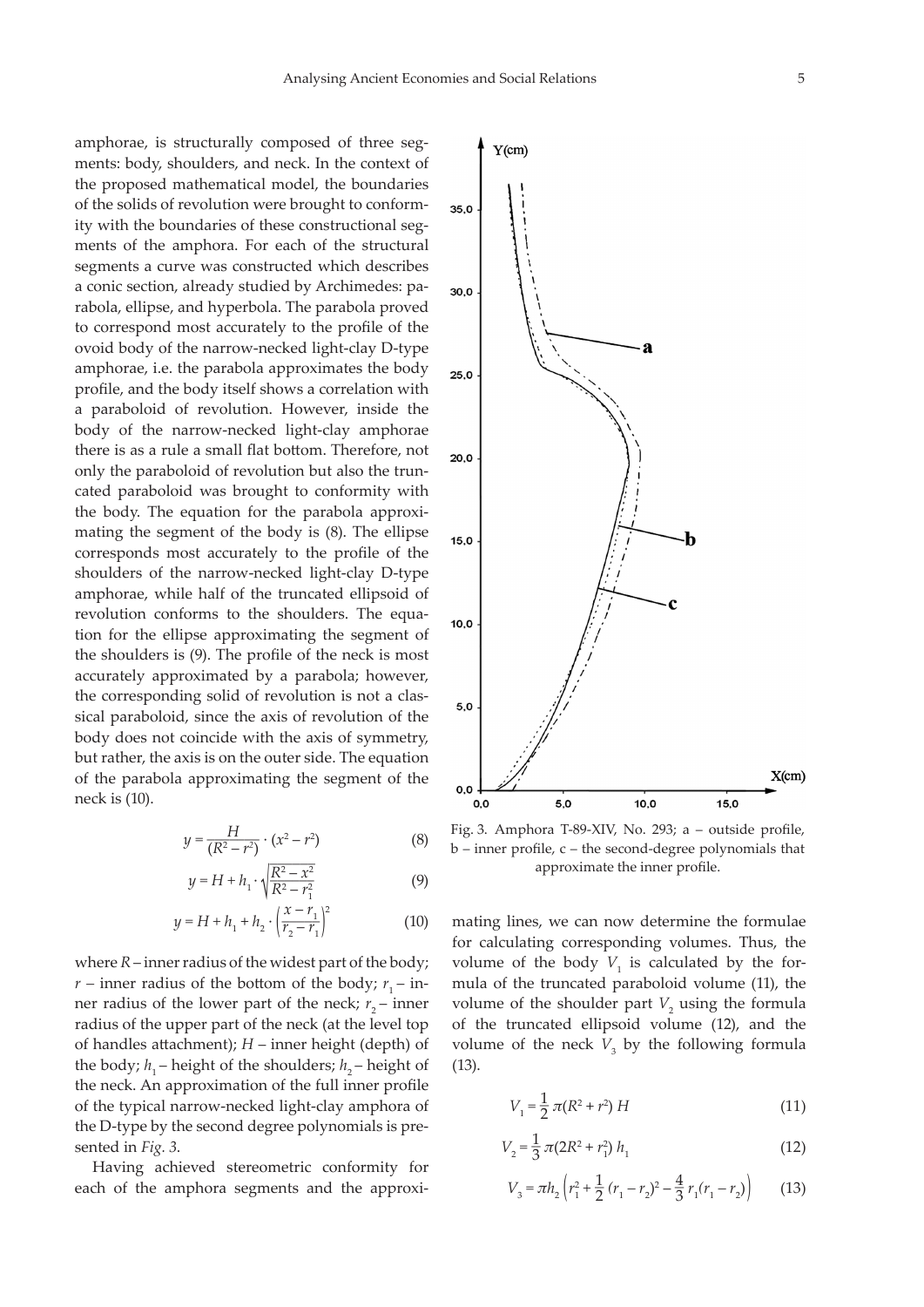The volume of the whole amphora corresponds to the sum of the calculated volumes:

$$
V_{\text{cal}_i} = V_{1i} + V_{2i} + V_{3i} \tag{14}
$$

 $V_{cal}$ <sup> $i$ </sup>,  $V_{1i}$  – total calculated volume of amphora no. *i*;  $V_{1i}$  – calculated volume of the body of amphora no. *i*;  $V_{2i}$ calculated volume of the shoulder part of amphora no. *i*; *V*<sub>3*i*</sub> – calculated volume of the neck of amphora no. *i*.

# *Practical Implementation*

The method of volume calculation, based on the developed mathematical model of the narrow-necked light-clay D-type amphorae dated to the 3rd century AD, was verified on the amphorae from the collection of the Tanais Archaeological Museum-Preserve. The samples investigated comprised 65 well-preserved amphorae with intact bodies. The samples represented amphorae in the range 2.6–5.0 liter. The typical thickness of amphorae walls was taken into account for calculation of inner parameters. The average thickness of the walls of a body and shoulders were assumed to be 0.7 cm, the walls of the lower part of the neck 1.5 cm, the walls of the upper part of the neck 0.8 cm, and the inner radius of the bottom of the body 0.9 cm. The upper boundary of the liquid-holding part of the neck was determined by the level of the top attachment of handles (ILJAŠČENKO 2006, 189). We compared the calculated volumes of examined amphorae to the volumes measured by water and millet. The partially published volumes of amphorae measured by water have been given by S. M. ILJAŠČENKO (2006, 193–199), the chief curator of the Tanais Archeological Museum – Reserve. The maximum difference of the calculated volumes from the measured did not exceed 6%. The average difference of the calculated volumes from the measured did not exceed 3%. The obtained result shows the high degree of conformity of the suggested mathematical model to real narrow-necked light-clay amphorae of the D-type from Tanais.

The result proves the existence of amphorae in the antiquity designed on the basis of conic sections. Studying the design of the narrow-necked light-clay D-type amphorae has several interesting consequences. We found a high linear correlation  $(r = 0.97)$  between the size of the maximal diameter *D* of amphorae and the designed volume  $V_{cat}$ . The property of linear dependence of the volume of

amphorae from their maximal diameter could have been used during antiquity for the operative control of the volume of amphorae for wholesale deliveries, for example, and also for the fast calculation of the general capacity of transported wine. It was also established that two standards existed for the amphorae in question. They had identical proportions, but were based on two differing systems of measurement: Roman and Greek. The calculated volume of the "Roman" standard is equal to 3.2 liter, nearly 1 *congius* (3.24 liter), and the "Greek" standard contained 3.6 liter. It appeared, that the majority of the investigated amphorae adhere to the "Roman" standard. This shows that the basic part of the narrow-necked light-clay D-type amphorae was made in the provinces on the Black Sea coast with strong political and cultural influences from Rome.

# *Conclusion*

In conclusion, Heron's formulas for "pithoid" and "spheroid" pithos were successfully reconstructed. They represent formulas for the volume of the truncated paraboloid and  $\frac{3}{4}$  of an ellipsoid of revolution respectively. In this paper it is shown that amphorae designed on the basis of conic sections existed in antiquity. The volume of this kind of amphorae can be calculated with the help of volume formulas for solids of revolution formed by conic sections. Research has proven that the ovoid body of the narrow-necked light-clay D-type amphorae is a special case of "pithoid". However, it is impossible to assert that all antique amphorae with ovoid body can be described as a "pithoid". Some of those amphorae which archaeologists consider ovoid cannot be described as a paraboloid, and must be considered as an ellipsoid. It is necessary to check a body of concrete amphorae type for conformity with the truncated paraboloid of revolution preliminarily, before drawing a conclusion about conformity of an amphora to "pithoid".

# *References*

ARCHIMEDES 1962

Archimedes, Works [Sočinenija] (Moscow 1962). Brašinskij 1984

I. B. Brašinskij, Metody issledovanija antičnoj torgovli (na primere Severnogo Pričernomorja) (Leningrad 1984).